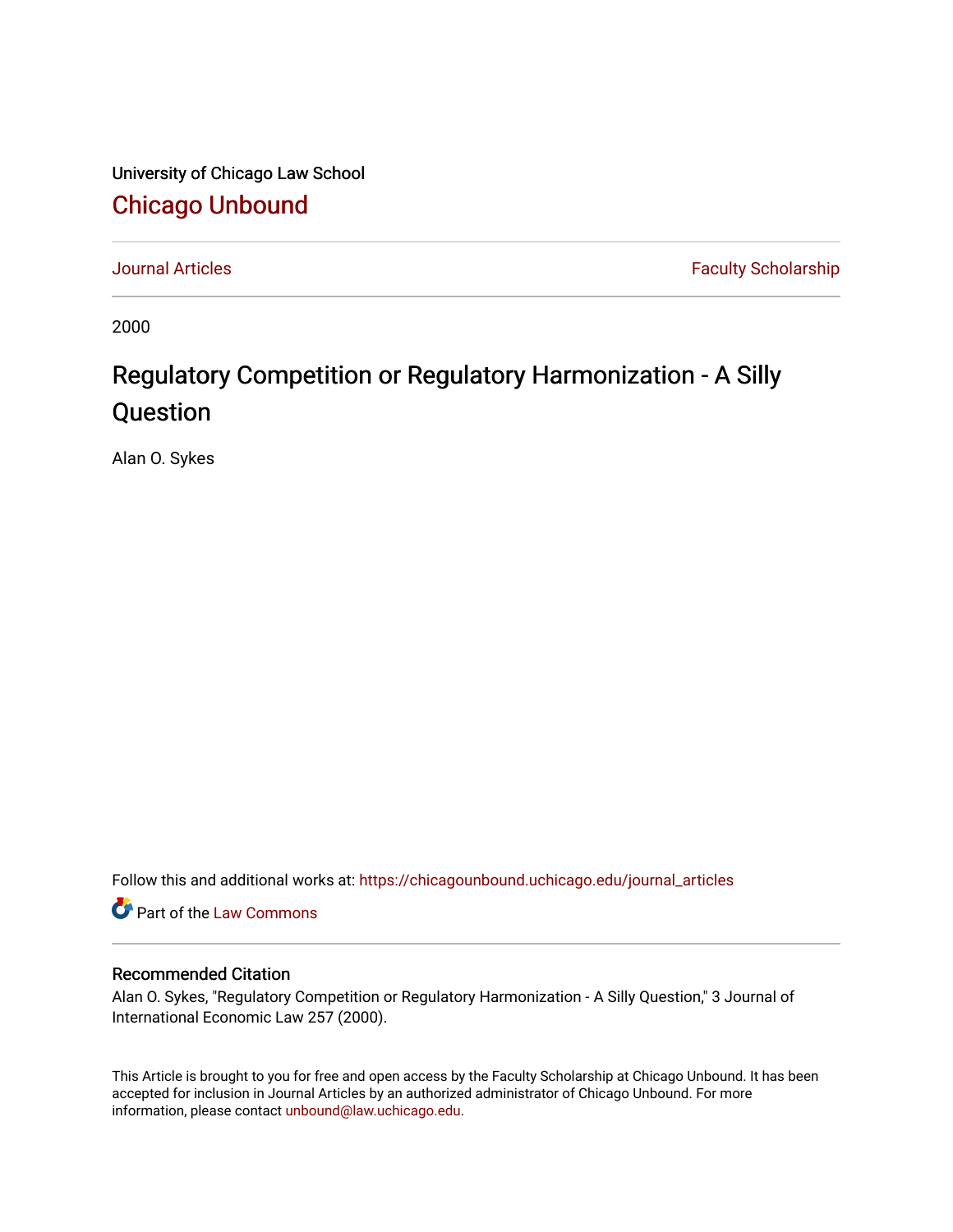# **REGULATORY COMPETITION OR REGULATORY HARMONIZATION? A SILLY QUESTION?**

# *Alan 0. Sykes\**

#### ABSTRACT

The debate over 'competition versus harmonization' in regulatory policy often confuses the pertinent alternatives. This comment argues that neither pure regulatory competition nor complete regulatory harmonization is desirable or feasible where important international cross-border effects of regulation arise. Instead, a considerable degree of cooperation is almost always needed, yet non-homogeneity of regulatory policies is almost always desirable as well. This proposition holds virtually regardless of the subject matter of regulation.

Is regulatory harmonization desirable or should we instead prefer regulatory competition? This question is being asked regularly today in a wide array of regulatory contexts, at the global, regional, and national levels. In this brief comment, I wish to suggest that this question is, at best, confusing. The proper question is *to what extent should regulators cooperate with regulators in other jurisdictions?* And to that question, the proper answer is that when regulation affects actors outside of the regulating jurisdiction, some degree of regulatory cooperation is almost always valuable, at least to the extent of defining the circumstances under which regulatory deference will occur, and prohibiting regulators from engaging in certain behaviors that are the product of domestic rent-seeking. The harder question is whether cooperation on ultimate regulatory goals or targets is beneficial, and here the answer is highly context specific. It is very much the exceptional case, however, where cooperation should proceed to the point of complete harmonization or 'homogenization' of regulatory policies across all jurisdictions.

#### 1. LEVELS OF COMPETITION AND COOPERATION

At the outset, it is useful to distinguish several types of regulatory competition and cooperation. They involve varying degrees of intrusion into the autonomy of regulators, and span the options from complete local autonomy under pure

<sup>\*</sup> Frank & Bernice **J.** Greenberg Professor of Law, University of Chicago, The University of Chicago Law School, 1111 East 60th Street, Chicago, IL 60637, USA. Email: alan-sykes@law.uchicago.edu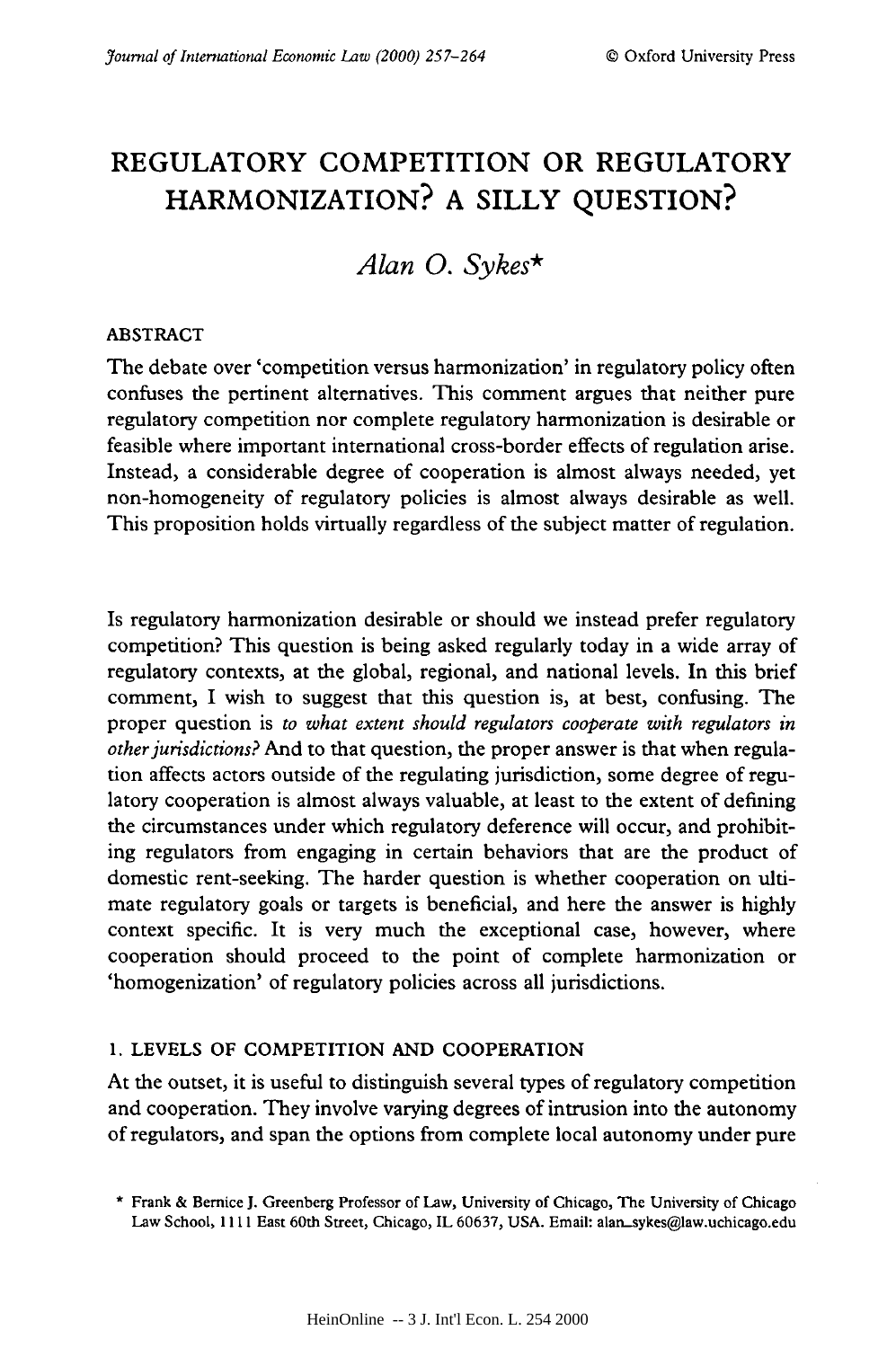regulatory competition to the complete elimination of autonomy through regulatory homogenization. The line between these categories can be fuzzy at times to be sure, but they nevertheless serve as useful tools for organizing the subsequent discussion.

# Pure regulatory competition

The classic economic papers on local public goods and decentralized regulation, such as those of Tiebout<sup>1</sup> and Oates and Schwab,<sup>2</sup> envision a strictly noncooperative regulatory environment. Local governments choose the level of public services, or of regulation, taking the policies of other jurisdictions as given. Although other forms of strategic interaction between regulators have been studied, $3$  regulators in this literature make no legal commitments to each other and at most set their regulatory policies with an eye toward the expected strategic reaction of foreign regulators. Such conditions may be termed pure regulatory competition.

# Mutual deference or recognition agreements

Regulators often wish to assert some jurisdiction over foreign practices that have an effect in their own territory. To ameliorate the conflicts that may result, regulators may agree on principles of deference to foreign regulation. In some instances, a simple choice of law rule can suffice – regulators can covenant that particular actors or transactions will be subject to the law of one jurisdiction over another under specified circumstances. Related, regulators may agree to afford mutual recognition to foreign regulation under specified conditions, so that actors complying with the regulations of one jurisdiction will be deemed in compliance with the rules in another jurisdiction.

# Minimal or essential requirements agreements

At times regulators may find it valuable to agree on certain minimum standards that their regulatory policies must meet. They might agree that securities laws must include some form of anti-fraud rules, for example, or that product safety regulations must achieve a minimal degree of safety with regard to a particular class of accidents. Such agreements set a floor on the stringency of regulation, roughly speaking, leaving regulators free to regulate more stringently.

Charles M. Tiebout, 'A Pure Theory of Local Expenditures', 64 **J** Pol Econ 416 (1956).

<sup>&</sup>lt;sup>2</sup> Wallace E. Oates and Robert M. Schwab, 'Economic Competition Among Jurisdictions: Efficiency Enhancing or Distortion Inducing', 35 J Pub Econ 333 (1988).

<sup>&</sup>lt;sup>3</sup> See the paper by Ricky Revesz in this issue, and sources cited therein.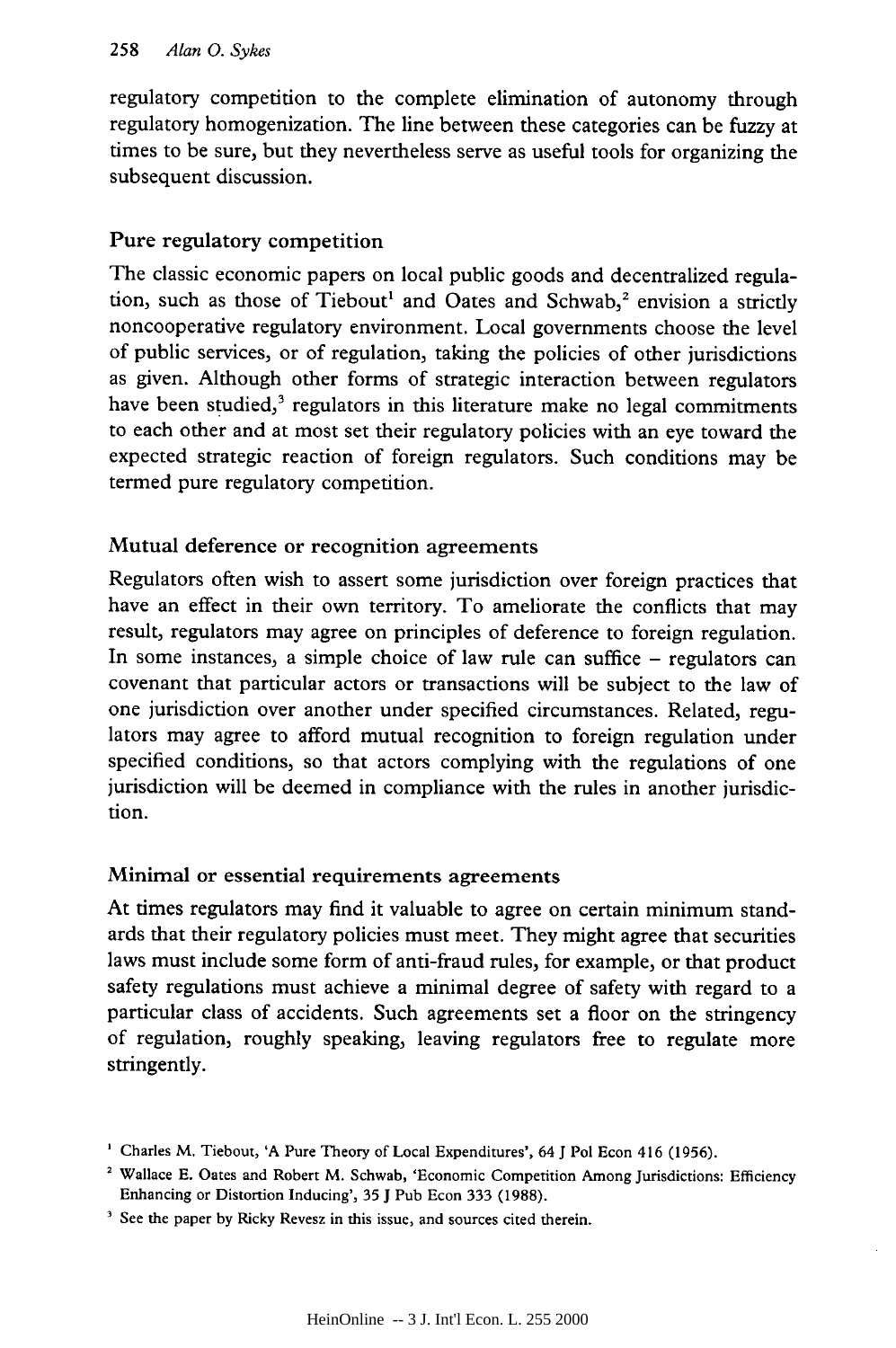# Regulatory forbearance agreements

Regulators may also agree to limit their freedom to regulate in various respects, such as to reduce the adverse impact of regulation on foreign commerce. Agreements of this sort might prohibit discrimination against foreign commerce, require that regulators employ the 'least restrictive means' to achieve their goals, and so on. Here, the emphasis is on what regulators must not do, while still preserving their ability to choose their regulatory targets.

## Agreement on non-homogeneous regulatory targets

At times regulators may agree on the substantive targets of their regulations. These targets might include the permissible level of emissions of a particular pollutant in each jurisdiction, for example, or the reserve requirements for particular types of insurers in each jurisdiction. Such agreements need not set the same target everywhere, but may allow for differences in policy due to a variety of factors.

## Agreement on uniform regulatory targets

In the limit, regulators might agree that rules must be the same everywhere in all of their particulars. These agreements can extend not only to substantive regulatory targets, but also to the manner by which regulators ensure compliance with their regulations (commonly called 'conformity assessment').

#### 2. OPTIMAL COOPERATION

In the regulatory matters of interest to international economic law scholars, and to the authors of papers in this conference, cross-border issues abound. Securities regulators must decide whether to apply their laws to foreign firms and transactions; banking regulators must decide whether to apply their licensing and prudential standards to foreign banks; labor organizations propose to extend labor standards to developing countries; environmental regulators must address matters that involve cross-border pollution or harm to the global commons.

In all of these areas, a case can be made for a considerable degree of 'regulatory competition'. One or more of the standard arguments apply: (a) Conditions differ across jurisdictions (tastes, incomes, etc.), and hence there is no reason to think that an optimal regulatory policy for one jurisdiction will be optimal for another. **(b)** As a slight variant, conditions differ among the actors that are subject to regulation. What is optimal for one pair of transactors, for example, may not be optimal for another, and regulatory competition may allow them to pick the regime that maximizes their welfare. (c) The optimal regulatory policy is unknown, and regulatory competition will allow experimentation that reveals information about what is optimal. **(d)** Regulation is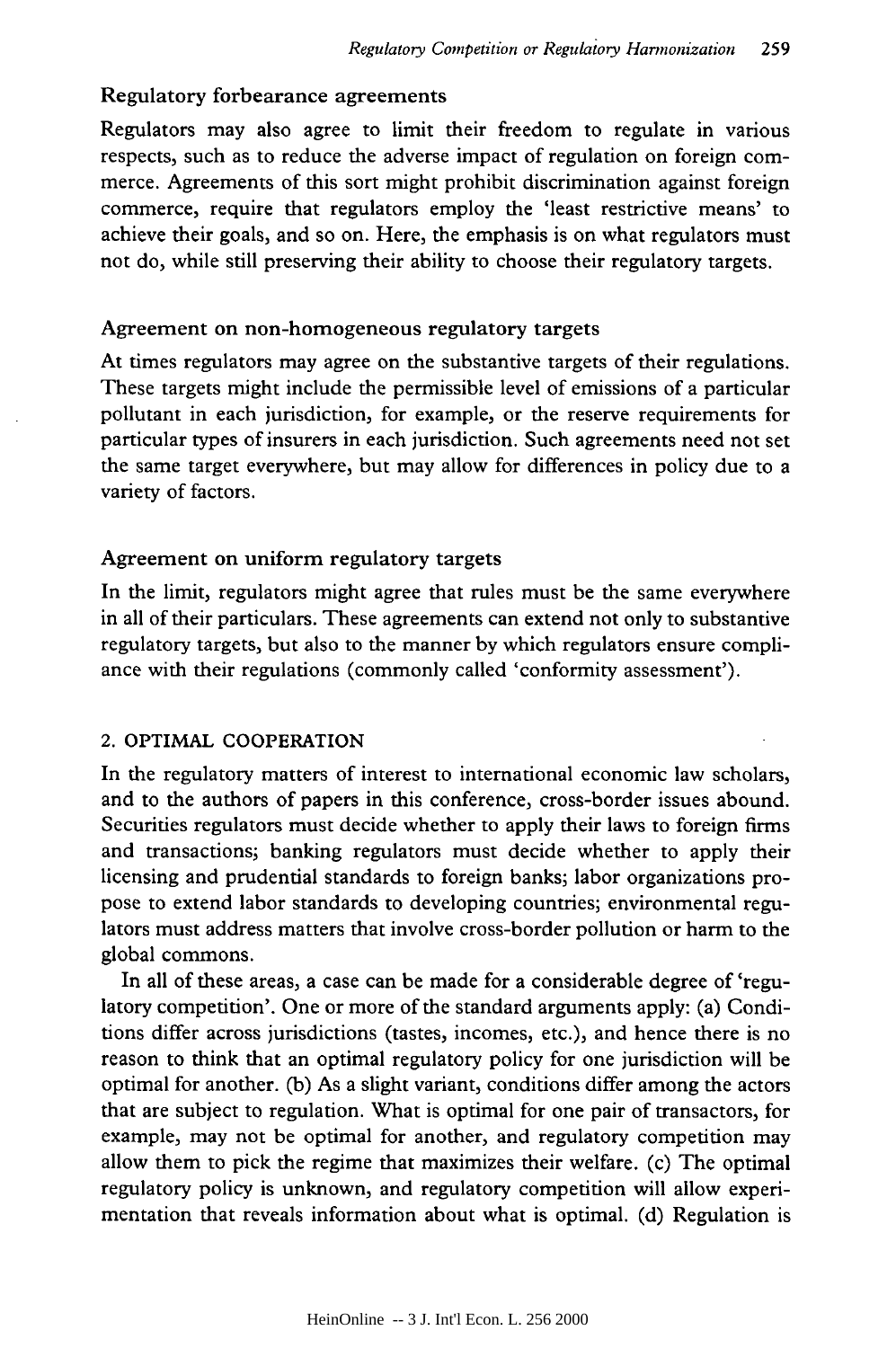subject to capture and rent-seeking that leads it toward suboptimality, and such wasteful regulation can be disciplined by capital movements under regulatory competition. This list is not necessarily exhaustive.

To say that 'regulatory competition' is desirable, however, is not to say that regulatory cooperation is undesirable. Consider securities law as an illustration. A number of scholars have argued powerfully for regulatory competition in this area, contending that firms and their investors should be allowed to choose the system of securities regulation that they feel will maximize the value of the firm. Because there are no obvious externalities to the investment contract, and because sophisticated investors will arguably protect the unsophisticated, the argument for freedom of contract over the applicable regulatory regime is indeed compelling.

Can this form of freedom of contract emerge in an entirely noncooperative environment, one of pure regulatory competition? The answer is almost certainly no. For part of pure regulatory competition, by definition, is noncooperative decisions regarding such matters as choice of law when a dispute arises in a domestic court between domestic citizens and foreign citizens. If firms and investors are to be allowed to choose the applicable regulation, and investment crosses borders (as it surely does in practice), then *every* nation must adopt a choice of law rule that honors the regulatory choice made by the parties to the original investment contract, and further honors the results of dispute resolution that may well take place abroad. It seems exceedingly unlikely that all jurisdictions will arrive at this rule noncooperatively (to my knowledge, not one has arrived at it yet). Thus, even in this area where the case for regulatory competition is especially powerful, a formal agreement to defer to foreign regulation when selected by firms and investors will likely be required.

Agreement on such a rule may be exceedingly difficult, as many regulators will fear a loss of influence should firms and investors choose to take their regulatory business elsewhere. But even high-minded regulators interested only in the welfare of their citizens may resist agreeing to respect firms' and investors' choice of regulation if they view that choice as fundamentally inadequate to achieve the basic goals of their domestic regulation. If a corporation and its investors appear to have chosen a regulation that affords no protection to the investors against corporate fraud, for example, regulators may see the choice as so obviously flawed that it should not be respected. More precisely, the absence of some regulatory principle widely perceived as essential will signal to many that freedom of contract has gone awry; and whether or not this perception is accurate, the political pressures to deviate from any promise of deference can become enormous.

Hence, if an agreement to defer to foreign regulation when firms and investors choose it is to be sustainable, it will likely have to do one of two things. Either it will have to enumerate the specific national regulatory systems that are deemed worthy of deference, or it will have to specify the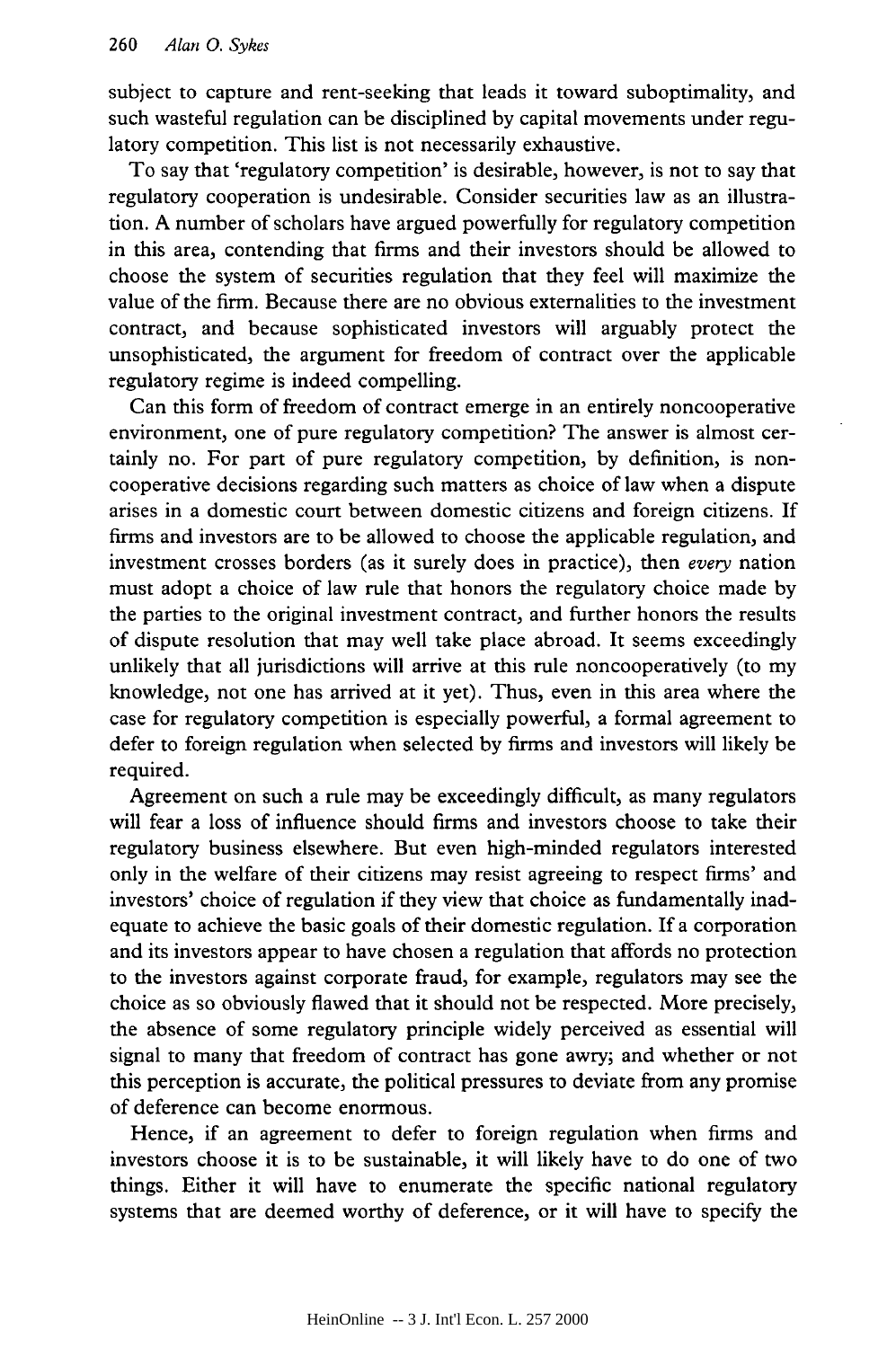properties that any regulatory system must have (such as basic anti-fraud protection) in order to be eligible for deference. Implicitly or explicitly, therefore, an indispensable part of any agreement to defer to foreign regulation is likely to be a proviso that the foreign regulation in question must contain certain minimal substantive rules, along with some minimal process to make them enforceable.

Summarizing to this point, I have argued that even in the securities area where the case for regulatory competition is perhaps as powerful as anywhere, the benefits of regulatory competition probably cannot be achieved without formal agreements on mutual deference and on the minimal substantive and procedural requirements that each regulatory system covered by the agreement must satisfy. But even more may well be required. Imagine, for example, that the securities laws of some country systematically disfavored foreign parties to a dispute through some substantive or procedural rule that had the effect of discriminating in favor of domestic nationals. It seems exceedingly unlikely that such discrimination could be efficient, and equally unlikely that government officials abroad would be willing to respect the outcome of dispute resolution under such a law as a political matter.

Accordingly, to sustain the mutual deference that is necessary to secure the benefits of regulatory competition, it will likely also be necessary to agree on certain things that regulation may *not* do (such as discriminate against foreigners). And because facially nondiscriminatory policies can have a disparate impact under some conditions (imagine a rule that required all firms to be audited by a particular set of auditors who cannot read documents in a foreign language, for example), the rules necessary to prevent discrimination may need to be rather elaborate, extending to least restrictive means requirements, transparency requirements, and the like.

Putting it all more succinctly, I suspect that to secure the benefits of regulatory competition over securities law, a formal international agreement rivaling some of the WTO agreements in detail and complexity might well be necessary. The alternative would be a series of bilateral negotiations over mutual deference that would implicitly check whether the rules that an indepth agreement would embody are satisfied by both parties. Whether one believes that such agreements are normatively necessary perhaps depends on one's prior beliefs about the ability of investors to take care of themselves. But their necessity as political matter seems much more obvious – regulators cannot be expected to defer to foreign regulation that is seen as profoundly inadequate to protect their domestic constituencies.

Although I have developed this argument using the example of securities laws, the point is much more general. For almost any sort of regulation that touches international trade or investment, regulatory competition is likely to produce regulatory conflict. Cooperative agreements to address the unproductive consequences of that conflict will be valuable. Banking regulators (or their political superiors) can cooperate on establishing minimal prudential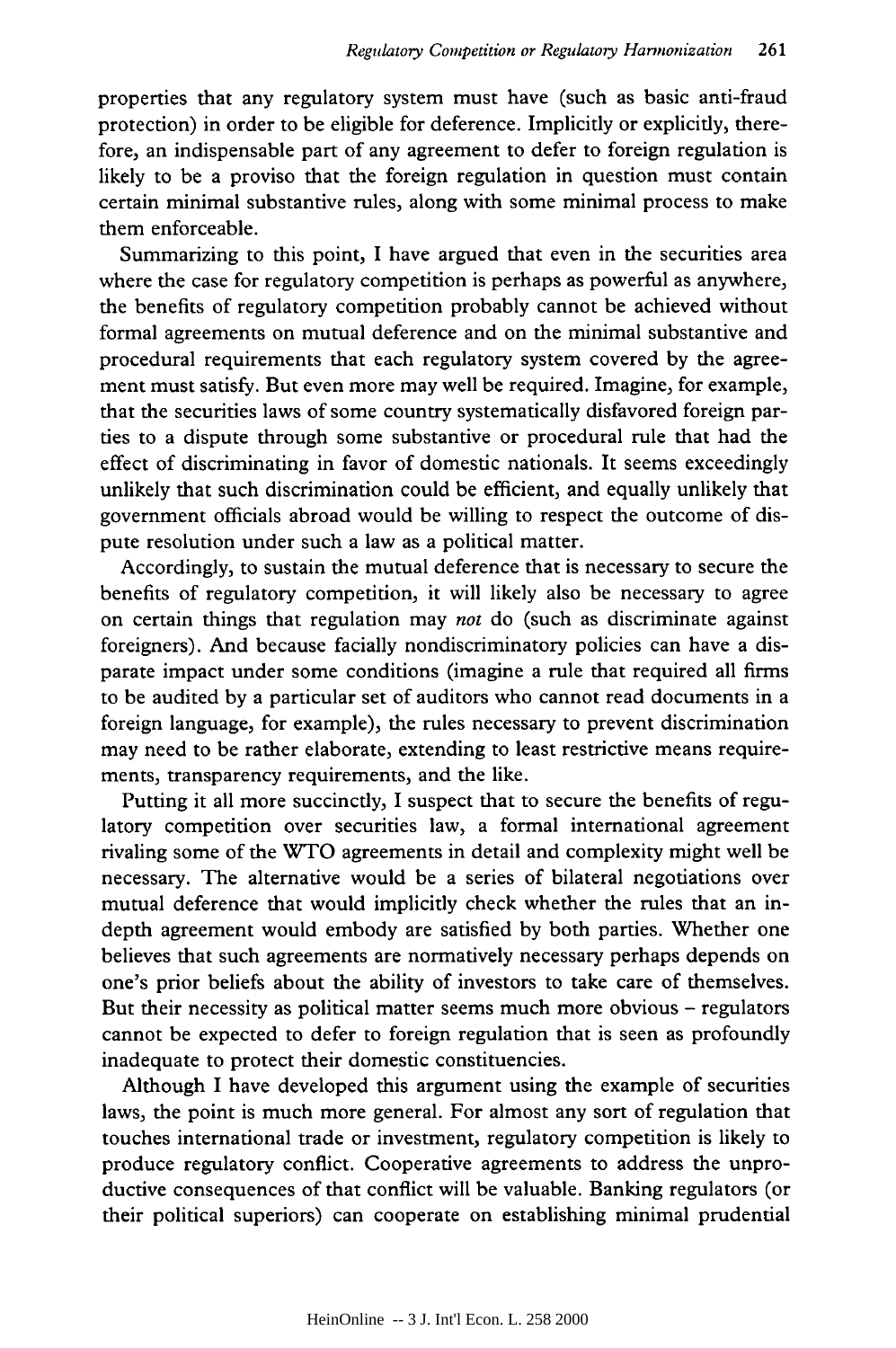standards in support of mutual recognition, so that international banks do not become subject to inconsistent or redundant national regulatory requirements. Environmental regulators can cooperate so that legitimate environmental objectives are not pursued through means that raise the relative costs of foreigners and achieve protectionism. Prescription drug regulators can cooperate to facilitate reliance on drug testing done abroad, and so on.

Of course, much of this cooperation already occurs **-** the Basel Accord in the banking sector and the WTO technical barriers codes speak to the issues just mentioned in considerable detail. But much valuable cooperation remains to be undertaken. Antitrust regulators are under no general nondiscrimination obligation presently, for example, so there is nothing in international law to discipline domestic rent-seeking at the expense of global welfare (for example, export cartels permitted under US law by the Webb Pomerene Act). WTO negotiators have only begun to scratch the surface in reducing regulatory impediments to services trade in many sectors. The potential for valuable mutual recognition agreements regarding food and drug regulation is enormous.

To this point, I have focused on the first three types of cooperation noted in Section 1: mutual deference agreements, minimal requirements agreements, and regulatory forbearance agreements. Some mix of these devices is likely to be valuable in almost any imaginable area of regulation that has cross-border effects. But when should cooperation proceed further, either to the point of cooperation on non-homogeneous regulatory targets, or to the point of complete regulatory harmonization?

My answer to this question will seem entirely old hat, at least to economists. Cooperation on ultimate regulatory targets is likely to be useful when a tendency toward underregulation arises because of cross-border non-pecuniary externalities. The United States has little incentive to put an end to the acid rain that it is causing to fall in Canada, for example, and vice versa, absent reciprocal promises to curtail it to specified levels. The problems caused by the discharge of greenhouse gases and chloroflourocarbons into the global commons raise serious free rider concerns that likely require agreement on emission levels if a solution is to be found.

Of course, to say that the opportunity for valuable cooperation arises here is not to say that valuable cooperation will necessarily arise in practice. Political impediments to a deal may prove insurmountable; any deal that is reached may be highly imperfect and even make matters worse depending on the interest group process involved. But in the absence of nonpecuniary crossborder externalities, one can certainly doubt that cooperation on ultimate regulatory targets will be necessary or productive. The skepticism of most economists toward calls for international labor standards follows immediately from this proposition.<sup>4</sup>

See generally Jagdish Bhagwati and Robert Hudec, *Fair Trade and Harmonization Vol I: Economic Analysis* (MIT Press 1996).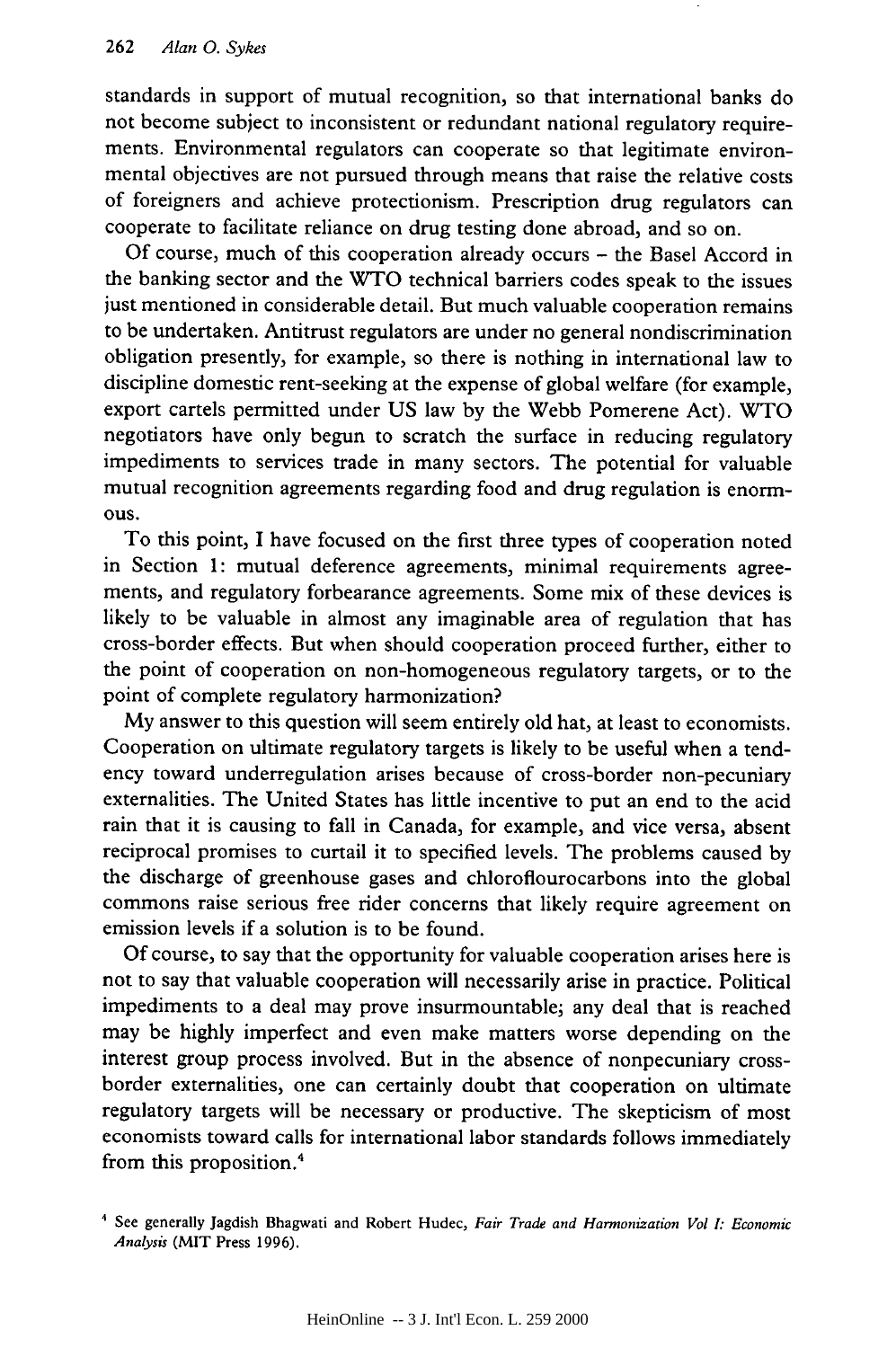Even where cooperation on ultimate regulatory targets is valuable, however, it will be the exceedingly rare case where those targets should be identical, at least at the global level or the level of the large nation-state. Heterogeneous incomes, cultures, risk preferences, and other tastes will generally justify heterogeneous regulatory targets as well.<sup>5</sup>

Exceptions may occasionally arise. On matters of technical compatibility (railroad gauges, communications protocols for fax machines), for example, where the issue involves a largely arbitrary choice among competing standards, a single choice for all markets can exploit all conceivable economies of scale and avoid wasteful incompatibilities. And perhaps the occasional case will arise where some substance is so harmful to the environment that it is optimal to ban it everywhere (chloroflourocarbons?). But these are limited classes of cases, and for the most part regulatory homogenization is undesirable.

None of this is to deny, however, that some degree of homogenization is needed simply to exploit regulatory economies of scale. It would make little sense for ambient air standards to vary block to block within a city, or for water pollution standards to vary mile by mile along a river. But since most of the debate about regulatory competition involves regulation that it already occurring at a fairly high level of government (states of the Union; countries of the EU or of the WTO), this complication need not seriously detain us.

In sum, the 'choice' between regulatory competition and regulatory harmonization involves not a dichotomous choice in the usual sense, but a selection from a lengthy menu.6 When the cross-border effects of regulation are important, the pure regulatory competition of economic theory, and the complete regulatory harmonization that lies at the other end of the continuum, are almost never sensible. Rather, some sort of legally constrained regulatory competition will make sense in many areas, while a higher degree of collaboration on regulatory targets may be called for when important cross-border non-pecuniary externalities arise.

These propositions are to a significant degree supportive of those who favor regulatory 'federalism' and who invoke 'subsidiarity' notions in favor of decentralization. To the degree that regulation at a higher level of government would be accompanied by regulatory homogenization, there are good reasons to doubt its wisdom at least at the global level or the level of the large nationstate (or regional confederation). And as modern experience suggests, the required degree of cooperation can often be achieved by treaty or by constitutional oversight depending on the context. Of course, nothing in principle

For a fuller treatment, see Alan **0.** Sykes, 'The (Limited) Role of Regulatory Harmonization in International Goods and Services Markets', 2 J Int'l Econ L 49 (1999).

Other authors have made similar points in particular regulatory contexts. See Daniel C. Esty and Damien Geradin, 'Environmental Protection and International Competitiveness: A Conceptual Framework', 32 J World Trade **5** (1998).